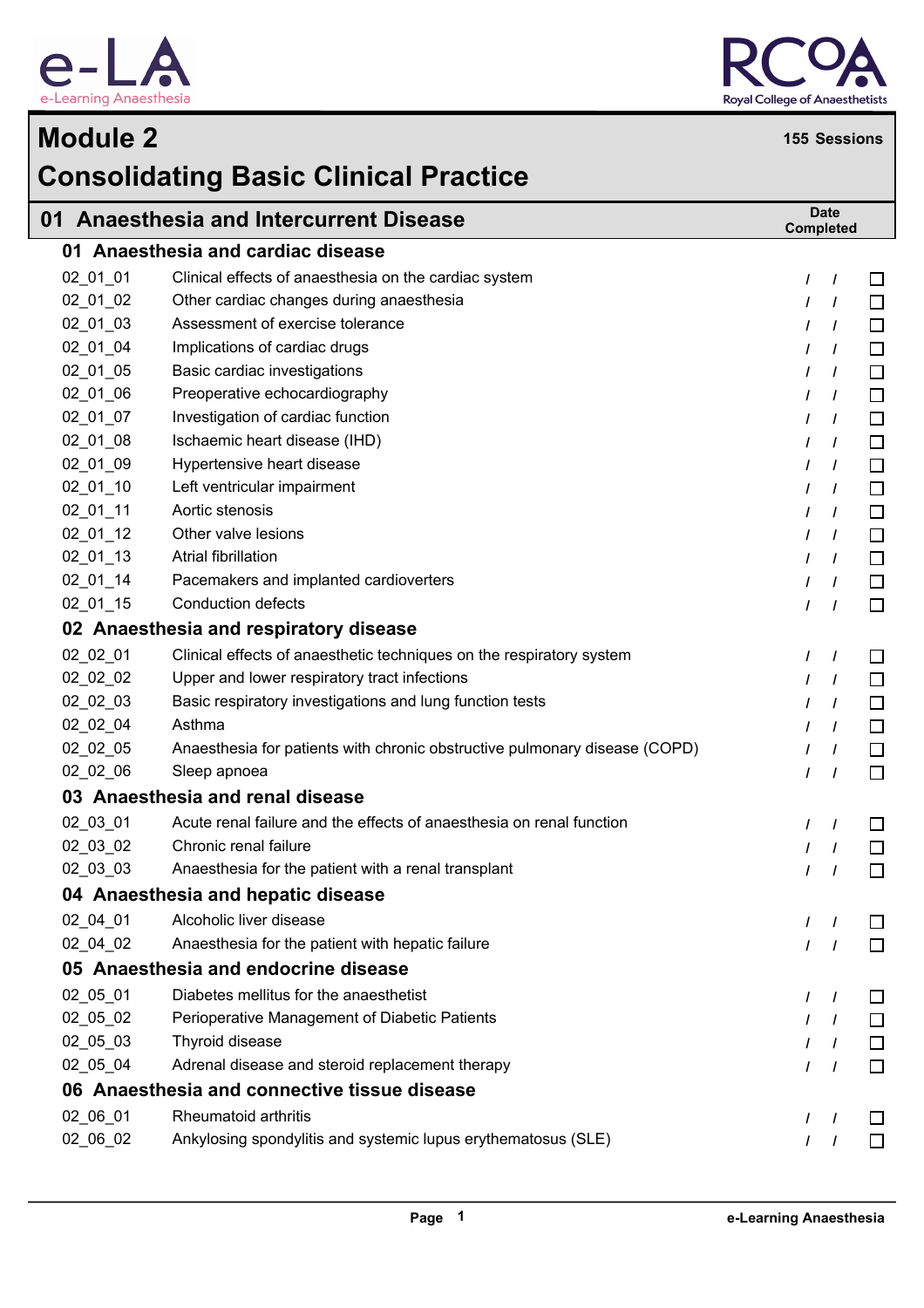



|                       | 07 Anaesthesia and haematological disease         |               |                  |        |
|-----------------------|---------------------------------------------------|---------------|------------------|--------|
| 02_07_01              | Anaemia                                           | I             | $\prime$         | ΙI     |
| 02_07_02              | Sickle cell anaemia and thalassaemia              |               | I                | □      |
| 02_07_03              | Porphyria                                         | ı             | $\prime$         | □      |
| 02_07_04              | Haemophilia                                       |               | $\prime$         | □      |
| 02_07_05              | Platelet disorders                                |               | $\prime$         | □      |
| 02_07_06              | Anticoagulants                                    | I             | $\prime$         | $\Box$ |
|                       | 08 Anaesthesia and neurological/muscle disease    |               |                  |        |
| 02_08_01              | Epilepsy and anaesthesia                          | $\prime$      | $\prime$         |        |
| 02_08_02              | Anaesthesia and myasthenia gravis                 |               | I                | □      |
| 02_08_03              | Multiple sclerosis and myotonias                  |               | $\prime$         | □      |
| 02_08_04              | The pathophysiology of chronic spinal cord injury |               | $\prime$         | □      |
| 02_08_05              | Anaesthetic implications of spinal cord injury    | ı             | $\prime$         | □      |
| 02_08_06              | Anaesthesia and psychiatric disorders             |               | I                | □      |
| 02_08_07              | Anaesthesia and psychiatric drugs                 | $\prime$      | $\prime$         | □      |
|                       | 09 Anaesthesia in the Obese Patient               |               |                  |        |
| 02_09_01              | Anaesthetic implications of obesity               | $\prime$      |                  | $\Box$ |
|                       | 02 Preoperative Assessment                        |               | <b>Date</b>      |        |
|                       |                                                   |               | <b>Completed</b> |        |
| 10 History            |                                                   |               |                  |        |
| 02_10_01              | Preoperative history - important principles       | $\prime$      |                  |        |
| 02_10_02              | Drug misuse and anaesthetic implications          | T             | $\prime$         |        |
| <b>11 Examination</b> |                                                   |               |                  |        |
| 02_11_01              | Examination: important principles                 | $\prime$      | $\prime$         |        |
| $02_11_02$            | Cardiovascular system                             | I             | I                | $\Box$ |
| 02_11_03              | Physical examination - the respiratory system     |               | I                |        |
| 02_11_04              | Physical examination - the neurological system    |               |                  |        |
| 02_11_05              | Airway assessment 1                               |               |                  |        |
| 02 11 06              | Airway assessment 2                               |               |                  |        |
| 12 Drug Therapy       |                                                   |               |                  |        |
| 02_12_01              | Drug therapy - implications for the anaesthetist  | $\prime$      | $\prime$         |        |
| 02_12_02              | Steroids                                          | $\prime$      | $\prime$         | $\Box$ |
|                       | 13 Allergy and Anaesthetic Related Problems       |               |                  |        |
| 02_13_01              | Allergies including latex                         | $\prime$      | $\prime$         | $\Box$ |
| $02_13_02$            | Suxamethonium apnoea                              |               | $\prime$         | $\Box$ |
| 02_13_03              | Malignant hyperthermia                            | $\prime$      | $\prime$         | $\Box$ |
|                       | 14 Investigations and Interpretation              |               |                  |        |
| 02_14_01              | ECG I                                             | $\prime$      | T                | $\Box$ |
| 02_14_02              | ECG II                                            | $\prime$      | $\prime$         | □      |
| $02_14_03$            | ECG III                                           | $\prime$      | $\prime$         | $\Box$ |
| $02_14_04$            | Normal chest x-rays                               | $\prime$      | $\prime$         | $\Box$ |
| 02_14_05              | Normal chest x-rays 2                             | $\prime$      | $\prime$         | $\Box$ |
| $02_14_06$            | Abnormal chest x-rays 1                           | $\prime$      | $\prime$         | $\Box$ |
| 02_14_07              | Abnormal chest x-rays 2                           | $\prime$      | $\prime$         | $\Box$ |
| 02_14_08              | Other x-rays                                      | $\mathcal{L}$ | $\overline{1}$   | $\Box$ |
|                       |                                                   |               |                  |        |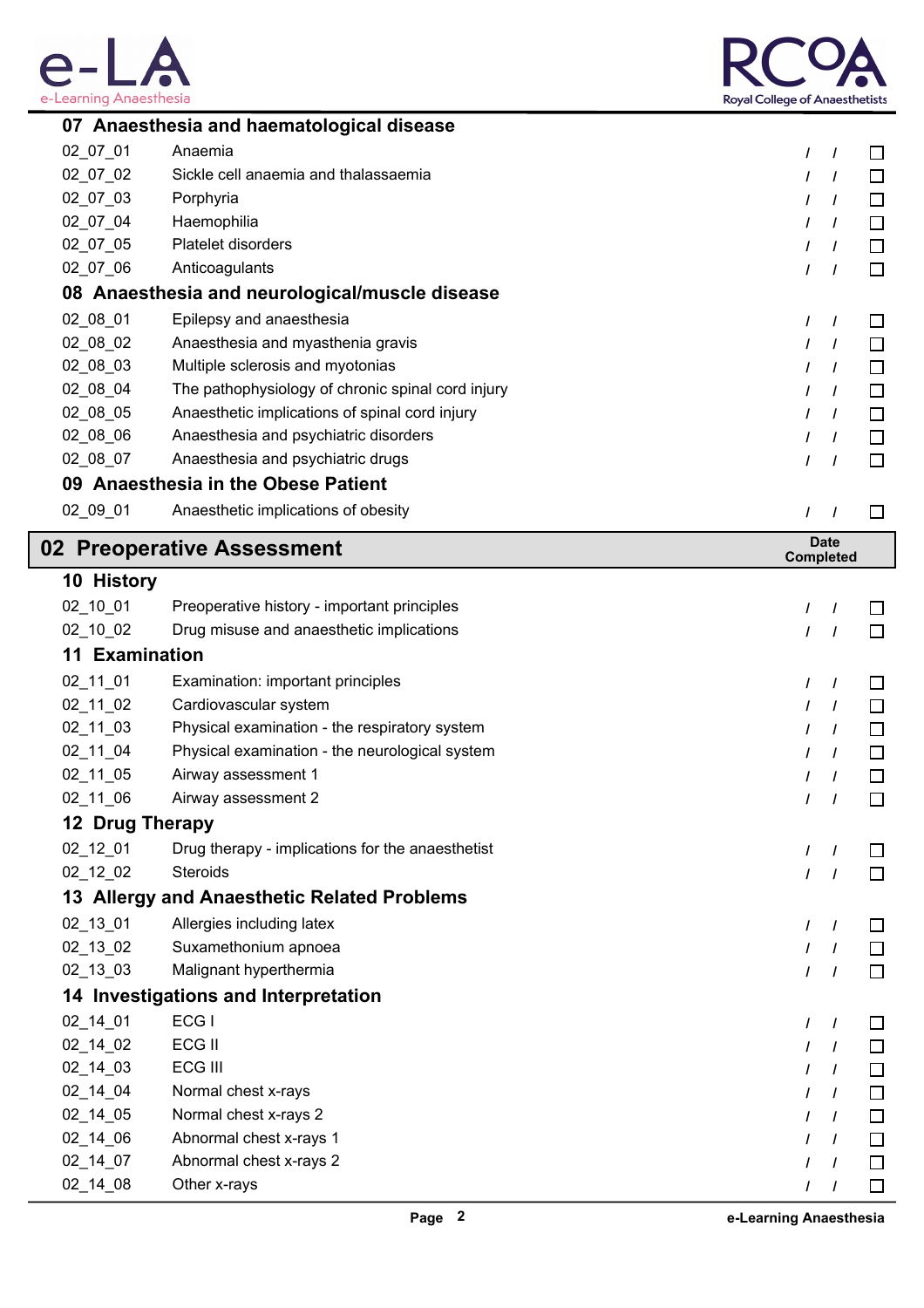



| e-Learning Anaesthesia     |                                                                              |          | <b>Royal College of Anaesthetists</b> |         |  |  |
|----------------------------|------------------------------------------------------------------------------|----------|---------------------------------------|---------|--|--|
| $02 - 14 - 09$             | Abdominal x-rays                                                             | $\prime$ | $\prime$                              | □       |  |  |
| $02 - 14 - 10$             | Simple CT and MRI scans 1                                                    | 7        |                                       | $\perp$ |  |  |
| $02_14_11$                 | Simple CT and MRI scans 2                                                    | I        | $\prime$                              | $\Box$  |  |  |
| $02_14_12$                 | Haematology 1                                                                | $\prime$ | $\prime$                              | □       |  |  |
| $02 - 14 - 13$             | Haematology 2                                                                | $\prime$ | $\prime$                              | $\Box$  |  |  |
| $02 - 14 - 14$             | Biochemistry: hyperkalaemia and hypokalaemia                                 | T        | $\prime$                              | □       |  |  |
| $02 - 14 - 15$             | Biochemistry: hypernatraemia and hyponatraemia                               | I        | $\prime$                              | $\Box$  |  |  |
| $02_14_16$                 | Biochemistry magnesium and calcium                                           | I        | $\prime$                              | □       |  |  |
| $02 - 14 - 17$             | Biochemistry of blood urea and creatinine                                    | $\prime$ | $\prime$                              | $\Box$  |  |  |
|                            | 03 Implications of Surgery on Conduct of Anaesthesia                         |          | <b>Date</b><br><b>Completed</b>       |         |  |  |
| 15 Day Case Surgery        |                                                                              |          |                                       |         |  |  |
| 02_15_01                   | Day case surgery and anaesthesia 1: advantages and organization              | $\prime$ | $\prime$                              | ΙI      |  |  |
| $02_15_02$                 | Day case surgery and anaesthesia 2: patient selection and discharge criteria | I        | $\prime$                              | □       |  |  |
| 02_15_03                   | Day case surgery and anaesthesia 3                                           | $\prime$ | $\prime$                              | □       |  |  |
|                            | <b>16 Emergency Surgery</b>                                                  |          |                                       |         |  |  |
| 02_16_01                   | Emergency surgery - general principles                                       | $\prime$ | $\prime$                              | U       |  |  |
| $02_16_02$                 | Preoperative Assessment & Preparation                                        | $\prime$ | $\prime$                              | $\Box$  |  |  |
| 02_16_03                   | Assessment of need for HDU/ICU care                                          | I        | $\prime$                              | □       |  |  |
| 17 Trauma                  |                                                                              |          |                                       |         |  |  |
| 02_17_01                   | Trauma 1 anaesthesia for head injuries                                       | I        | $\prime$                              |         |  |  |
| $02_17_02$                 | Trauma 2 anaesthesia for fractured jaw                                       | $\prime$ | $\prime$                              | $\Box$  |  |  |
| <b>18 Acute Abdomen</b>    |                                                                              |          |                                       |         |  |  |
| $02_18_01$                 | Acute abdomen: preparation                                                   | $\prime$ | $\prime$                              |         |  |  |
| $02_18_02$                 | Acute abdomen: intraoperative management                                     | I        | T                                     | $\Box$  |  |  |
| 02_18_03                   | Acute abdomen: postoperative care                                            | $\prime$ | $\prime$                              | □       |  |  |
|                            | <b>19 Surgical Specialities</b>                                              |          |                                       |         |  |  |
| 02_19_01                   | General anaesthesia for ear, nose and throat surgery                         | $\prime$ | $\prime$                              |         |  |  |
| 02_19_02                   | Anaesthesia for dental and maxillofacial surgery                             | I        | $\prime$                              |         |  |  |
| $02 - 19 - 03$             | General anaesthesia for laparoscopic surgery 1                               |          |                                       |         |  |  |
| 02_19_04                   | General anaesthesia for laparoscopic surgery 2                               |          |                                       | □       |  |  |
| 02_19_05                   | General Anaesthesia plastic surgery                                          |          | $\prime$                              | $\Box$  |  |  |
| 02_19_06                   | Anaesthesia for urological surgery                                           |          |                                       | □       |  |  |
| 04 Preparation for Theatre |                                                                              |          | <b>Date</b><br><b>Completed</b>       |         |  |  |
|                            | <b>20 Preparation for Theatre</b>                                            |          |                                       |         |  |  |

| 02 20 01         | General principles of preparation for theatre |  |  |
|------------------|-----------------------------------------------|--|--|
| 02 20 02         | Consent 1                                     |  |  |
| 02 20 03         | Consent 2                                     |  |  |
| 02 20 04         | Assessment of surgical and anaesthetic risks  |  |  |
| 21 Premedication |                                               |  |  |
| 02 21 01         | Role of the preoperative visit                |  |  |
| 02 21 02         | Pre-medicant drugs                            |  |  |
| 02 21 03         | Deep vein thrombosis                          |  |  |
| 02 21 04         | Assessment and causes of preoperative anxiety |  |  |
|                  |                                               |  |  |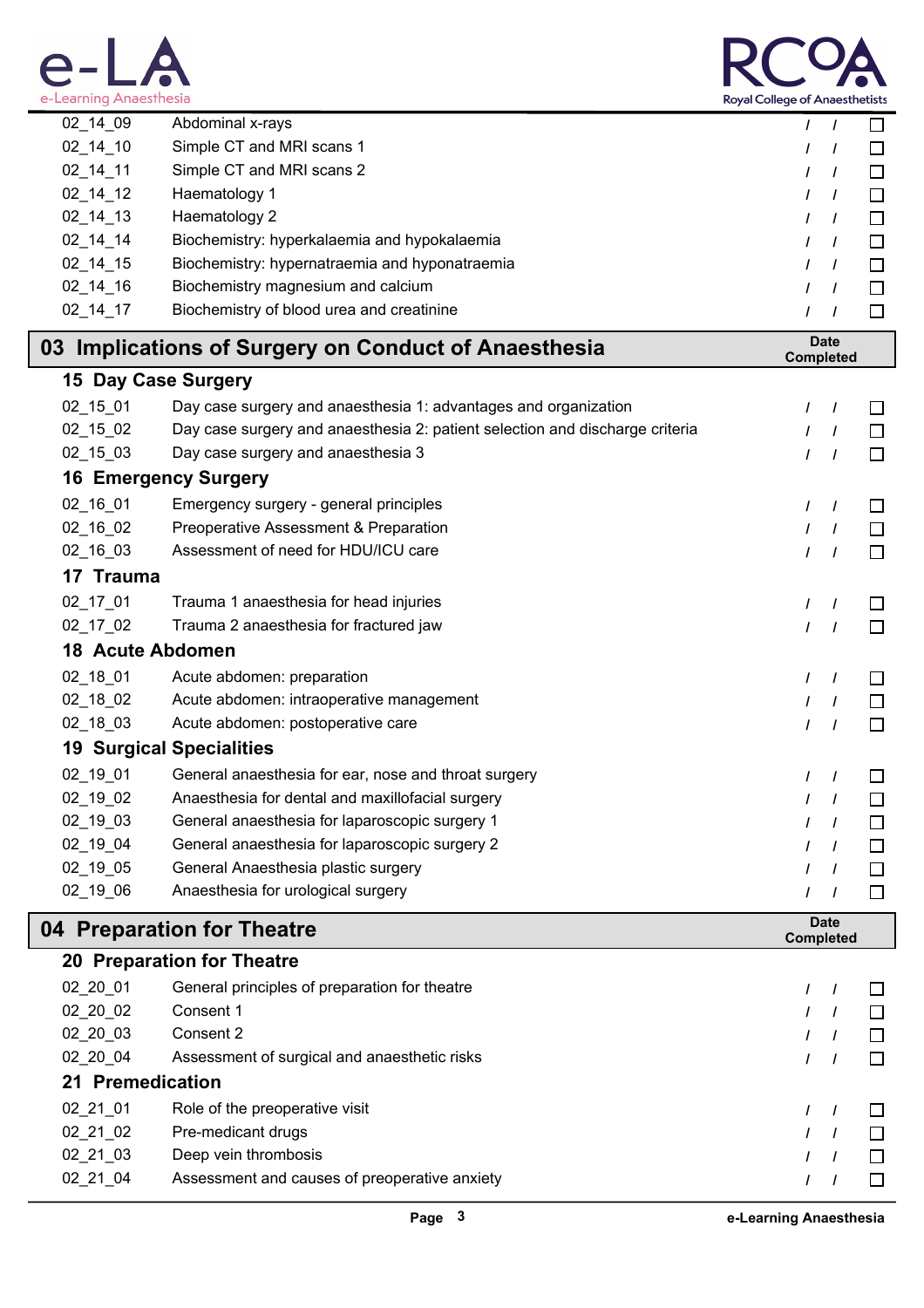



|                | 05 Induction of Anaesthesia                                    | <b>Date</b><br><b>Completed</b> |        |
|----------------|----------------------------------------------------------------|---------------------------------|--------|
|                | 22 Preparation prior to GA                                     |                                 |        |
| $02_22_01$     | Preparation for general anaesthesia                            | I<br>$\frac{1}{2}$              | □      |
|                | 23 Intravenous Induction                                       |                                 |        |
| 02_23_01       | Definition and conduct of general anaesthesia                  | $\prime$<br>$\prime$            | $\Box$ |
| 02_23_02       | Propofol: an overview                                          | $\overline{1}$                  | $\Box$ |
| 02_23_03       | Thiopental: an overview                                        | $\overline{1}$<br>I             | □      |
| 02_23_04       | Etomidate, ketamine and the role of opioids                    | $\prime$<br>$\overline{1}$      | $\Box$ |
|                | 24 Inhalational Induction                                      |                                 |        |
| 02_24_01       | Inhalation induction - overview                                | $\prime$<br>$\prime$            | □      |
| $02_24_02$     | Clinical signs during inhalational induction                   | I<br>$\overline{1}$             | $\Box$ |
| 02_24_03       | Agents and technique of inhalational induction                 | $\overline{1}$<br>I             | □      |
| 25 Anaphylaxis |                                                                |                                 |        |
| 02_25_01       | Presentation and identification of anaphylaxis                 | $\prime$<br>$\overline{1}$      | □      |
| $02_25_02$     | Immediate management of anaphylaxis                            | $\overline{1}$<br>I             | $\Box$ |
| $02\_25\_03$   | Secondary management of anaphylaxis                            | $\prime$<br>$\overline{1}$      | $\Box$ |
|                | 26 Advanced airway skills                                      |                                 |        |
| 02_26_01       | Variants of the laryngeal mask airway                          | $\prime$<br>$\overline{1}$      | $\Box$ |
| $02_26_02$     | Difficult intubation: new technologies and advanced techniques | $\prime$<br>$\overline{1}$      | $\Box$ |
| 02_26_03       | Emergency airway manoeuvres                                    | I<br>$\overline{1}$             | $\Box$ |
|                | 06 Maintenance of General Anaesthesia                          | <b>Date</b><br><b>Completed</b> |        |
|                | <b>27 General Principles</b>                                   |                                 |        |
| 02_27_01       | Principles of maintenance of general anaesthesia               | $\prime$<br>$\prime$            | ⊔      |
| $02_27_02$     | Volatile agents, breathing attachments                         | I<br>$\frac{1}{2}$              | □      |
| 02_27_03       | Intravenous maintenance of anaesthesia                         | I<br>$\frac{1}{2}$              | $\Box$ |
| 02_27_04       | Overview of monitored sedation                                 | $\overline{1}$<br>$\prime$      | $\Box$ |
| 02 27 05       | Maintenance of temperature                                     | $\frac{1}{2}$                   | $\Box$ |
|                | 28 Intraoperative Problems                                     |                                 |        |
| 02_28_01       | Management of hypo- and hypercapnia                            | $\prime$<br>$\overline{1}$      | $\Box$ |
| 02_28_02       | Management of intraoperative hypotension and hypertension      | $\prime$<br>$\overline{1}$      | $\Box$ |
| 02_28_03       | Management of intraoperative arrhythmias                       | T<br>$\overline{1}$             | $\Box$ |
| 29 Monitoring  |                                                                |                                 |        |
| 02_29_01       | Essential monitoring for general anaesthesia                   | $\prime$<br>$\overline{1}$      | ப      |
| 02_29_02       | Further monitoring for general anaesthesia                     | $\prime$<br>$\frac{1}{2}$       | $\Box$ |
| 02_29_03       | Vigilance and anticipation of problems                         | T<br>$\overline{1}$             | $\Box$ |
|                | 30 Depth of anaesthesia                                        |                                 |        |
| 02_30_01       | Depth of anaesthesia: basic principles                         | $\prime$<br>$\overline{1}$      | □      |
| 02_30_02       | Systems for measuring depth of anaesthesia                     | $\prime$<br>$\overline{1}$      | $\Box$ |
| 02_30_03       | Depth of anaesthesia: incidence and management of awareness    | $\prime$<br>$\overline{1}$      | □      |
|                | 31 Muscle relaxation                                           |                                 |        |
| 02_31_01       | Muscle relaxation - basic principles                           | $\prime$<br>$\overline{1}$      | □      |
| 02_31_02       | Monitoring neuromuscular blockade                              | $\prime$<br>$\overline{1}$      | $\Box$ |
| 02_31_03       | Reversal of neuromuscular block                                | $\prime$<br>$\prime$            | $\Box$ |